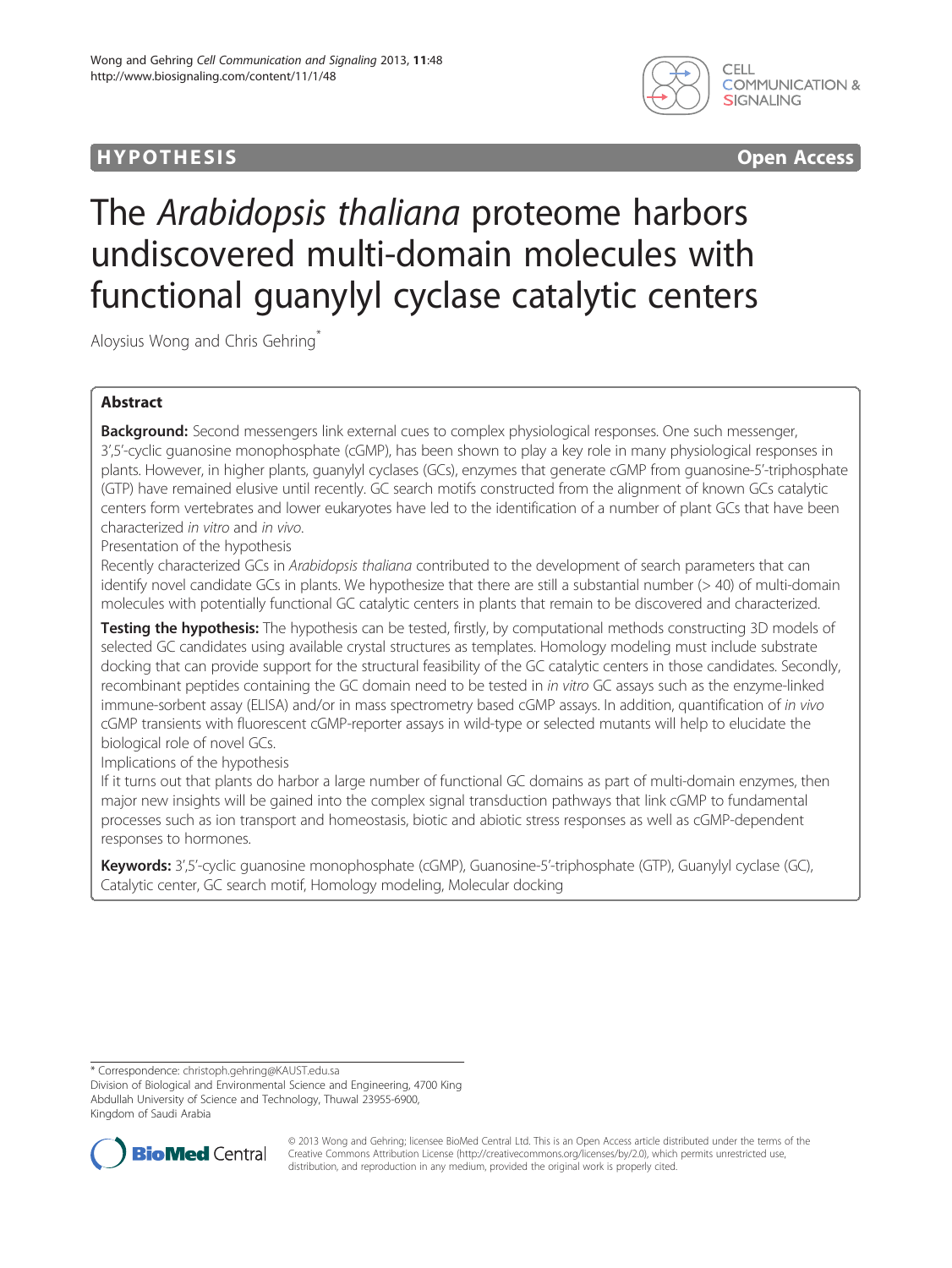<span id="page-1-0"></span>

## Background

While cGMP is increasingly accepted as an important signaling component in many plant responses e.g. [[1-3](#page-4-0)], it is perhaps astonishing that the discovery and functional characterization of GCs in higher plants is only just

beginning, particularly so since in single celled green alga Chlamydomonas reinhardtii there are > 90 annotated nucleotide cyclases (NCs) that come in > 20 different domain combinations with 13 different domain partners [[4](#page-4-0)]. The structural diversity and complexity of

![](_page_1_Figure_6.jpeg)

Figure 2 Computational assessment of the predicted activation states of AtPSKR1 kinase and GC catalytic centers. AtPSKR1-kinase domain (Phe<sup>734</sup> – Val<sup>1008</sup>) was modeled against the AvrPtoB-BAK1 complex (PDB entry: 3TL8) (A) and against the bacteria GC Cya2 (PDB entry: 2W01) (B) using the Modeller (ver. 9.10) software [\[14\]](#page-4-0), and GTP docking experiments performed using AutoDock Vina (ver. 1.1.2) [\[15](#page-4-0)]. When AtPSKR1 assumes the kinase activation state (A), the GC catalytic center is partially covered by a nine amino acid long 'latch' that may be loosened by a molecular switch (e.g.  $Ca^{2+}$ ) or by forming homo- or hetero-dimers. When AtPSKR1 assumes a GC configuration (B), the GC catalytic center is completely exposed and assessable to GTP. In addition, automated docking experiments suggest feasible GTP docking. The GC catalytic center is in yellow, functionally assigned residues in the GC motif are in cyan, amino acids implicated in metal binding are in green, the ATP-binding site is in orange and the nine amino acid long 'latch' partially covering the GC catalytic center is in magenta.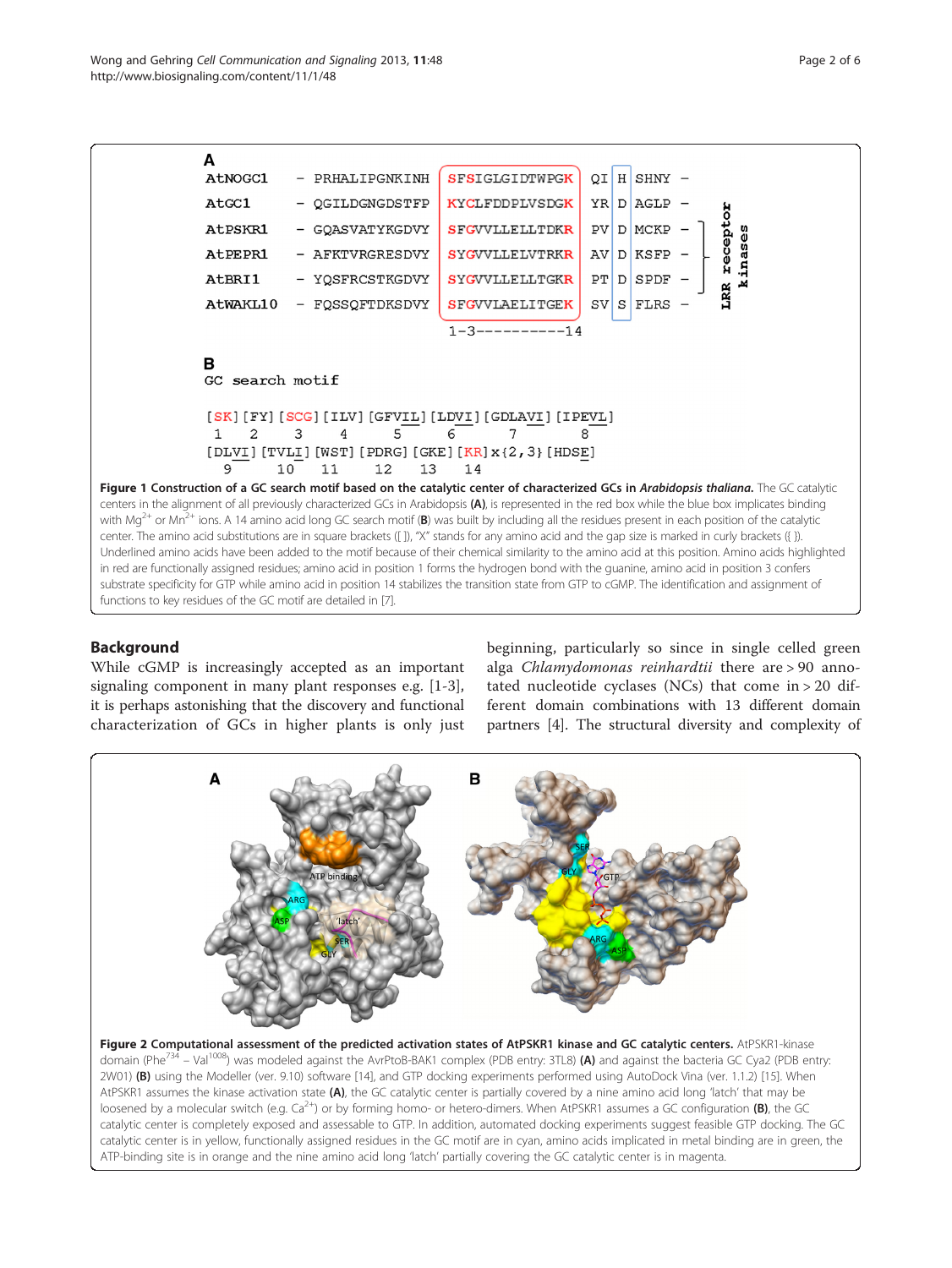<span id="page-2-0"></span>![](_page_2_Figure_2.jpeg)

molecules with NC activity [\[4](#page-4-0)-[6\]](#page-4-0) are one likely reason why BLAST searches with known NCs from lower and higher eukaryotes did not yield candidate molecules in higher plants.

Search strategies based on conserved and functionally assigned amino acid (AA) residues in the catalytic center of known NCs [\[7\]](#page-4-0) have now opened the way to a systematic search of NCs in higher plants and has led to the discovery of a number of Arabidopsis thaliana candidate molecules with catalytic activity *in vitro* and *in vivo*. These molecules include a wall-associated kinase like protein (AtWAKL10) with a role in defense [[8](#page-4-0)], the brassinosteroid

receptor (AtBRI1) [\[9\]](#page-4-0), the Pep1 receptor (AtPepR1) [[10](#page-4-0)] and the phytosulfokine receptor (AtPSKR) [\[11\]](#page-4-0) as well as a nitric oxide-binding GC (AtNOGC1) [\[12](#page-4-0)]. PSKR belongs to a family of NCs that contains the GC catalytic center embedded within the intracellular kinase domain of leucine rich repeat receptor-like molecules and in in vitro experiments we have demonstrated that both the kinase and the GC domain have catalytic activity. Importantly, the natural ligands for both the PSKR and BRI1 receptors increase intracellular cGMP levels in isolated mesophyll protoplast assays suggesting that the GC activity is functionally relevant in planta [\[6](#page-4-0),[11\]](#page-4-0).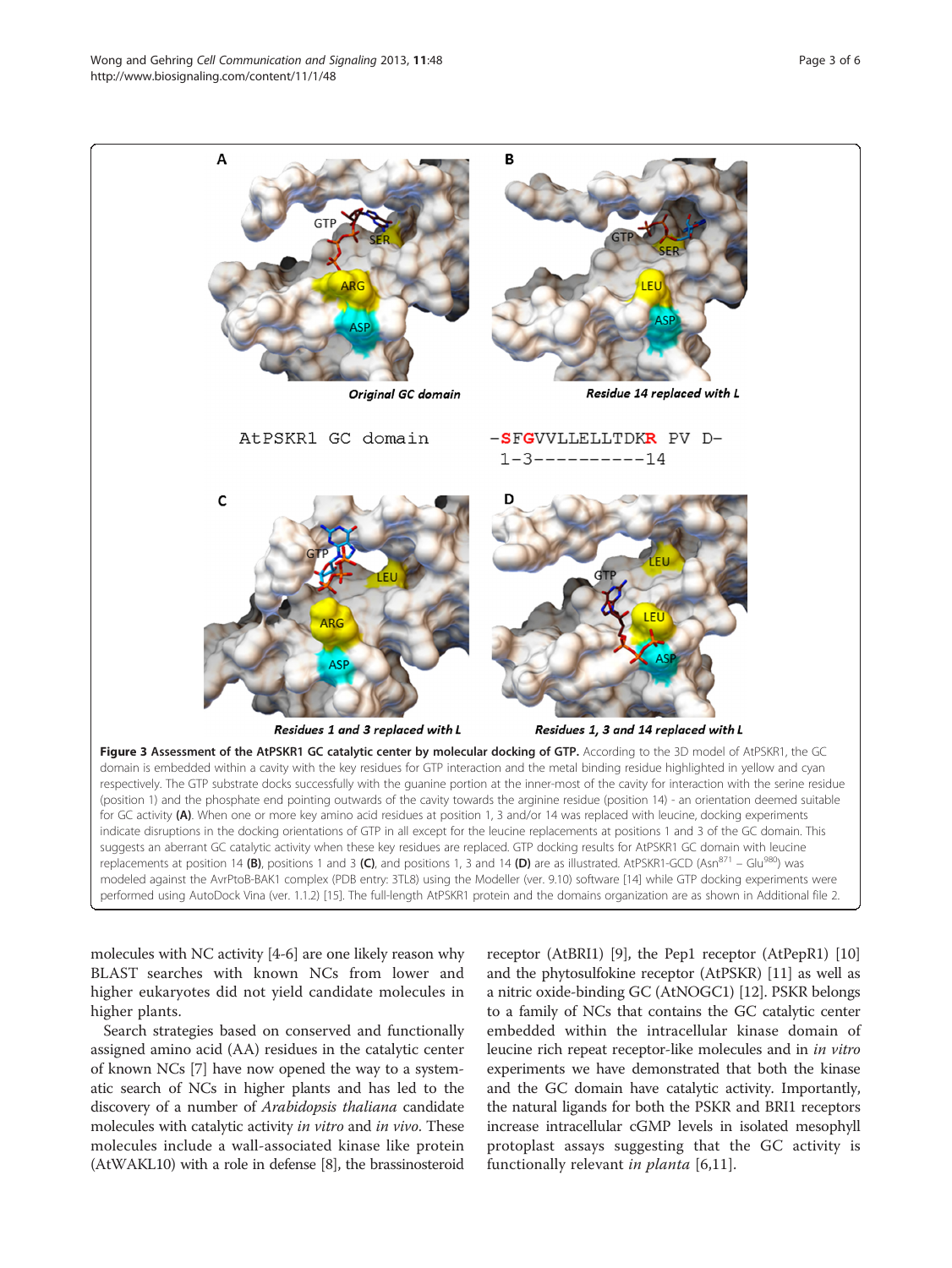Table 1 Molecular docking of GTP with the GC catalytic center

|           | Amino acid position in the GC motif replaced with<br>leucine (L) |   |    |     |      |      |        |
|-----------|------------------------------------------------------------------|---|----|-----|------|------|--------|
|           |                                                                  | 3 | 14 | 1.3 | 1.14 | 3,14 | 1,3,14 |
| AtPSKR1   |                                                                  | J | x  | x   | x    | x    | x      |
| AtPEPR1   | x                                                                | x | x  | x   | x    |      | x      |
| AtBRI1    | $\checkmark$                                                     | x | x  | x   |      |      | x      |
| AtWAKI 10 | x                                                                | x | x  |     | x    |      | x      |

Functionally-important amino acid residues at position 1, 3 and/or 14 of the GC motif were replaced with leucine for homology modeling and docking experiments.

✓ indicates successful docking of GTP and in an orientation deemed suitable for catalysis.

✗ indicates unsuccessful docking of GTP or GTP docking in an orientation deemed unsuitable for catalysis.

#### Presentation of the hypothesis

We propose that in addition to the six characterized GCs in Arabidopsis thaliana to-date (AtGC1, AtNOGC1, AtPSKR1, AtPEPR1, AtBRI1 and AtWAKL10), higher plants harbor a substantially larger number of GCs that remain to be discovered. This hypothesis is based on the fact that the tested GCs share a distinct AA signature in the catalytic center (Figure [1](#page-1-0)A) where the AA at position 1 forms the hydrogen bond with the guanine, the residue in position 3 confers substrate specificity for GTP while the AA in position 14 stabilizes the transition state from GTP to cGMP and two or three AAs away from the Cterminal end of the motif is the residue that interacts with the  $Mg^{2+}/Mn^{2+}$  ions (Figure [1B](#page-1-0)). This motif based on tested GCs (Figure [1](#page-1-0)B) identifies 41 novel Arabidopsis candidate GCs (see Additional file [1](#page-4-0)) [\(http://www.](http://www.arabidopsis.org/cgi-bin/patmatch/nph-patmatch.pl) [arabidopsis.org/cgi-bin/patmatch/nph-patmatch.pl\)](http://www.arabidopsis.org/cgi-bin/patmatch/nph-patmatch.pl) [[13](#page-4-0)] and no proteins in kingdoms other than the Viridiplantae. However, we do not predict that all retrieved candidate GCs will have activity in vitro and/or in vivo, nor do we exclude that molecules that do not contain the motif function as GCs.

#### Testing the hypothesis

Firstly, the hypothesis can be tested by using computational approaches to predict the structural properties of candidate GCs and testing should include automated substrate (GTP) docking protocols. To obtain insights on the structural features of the GC catalytic centers, 3D models can be constructed using readily available crystal structures as templates. A high sequence similarity between subject and template will generate accurate 3D models. While sequence similarity of 25% is sufficient for structural predictions, we recommend selecting templates with a BLAST alignment score of at least 50–80 (color key: green). For example, a 3D

structure of the GC region of AtPSKR1 built using homology modeling techniques revealed that the GC catalytic center is embedded within a cavity, presumably providing ideal steric interactions for substrate docking. While selecting template structures with the highest sequence similarity to the candidate GCs is the common practice, we would recommend to also evaluate the candidate proteins against a known GC template (e.g. crystal structure of a bacterial or human GC) since many plant candidate GCs are embedded within kinases, and modeling against a kinase template may not reflect the configuration of an activated candidate GC. The reason is that dual-activity enzymes such as AtPSKR1 do not assume concurrent activation states for both the kinase and GC catalytic domains, and it is likely that a molecular switch (e.g.  $Ca^{2+}$  and/or dimerization with another molecule) is required to shift from kinase to GC activation. In the example here, when the AtPSKR1 molecule is in the kinase state the GC catalytic center is partially buried. In turn, when the molecule is in the GC configuration, the GC catalytic center is completely exposed and GTP can successfully dock (as predicted by AutoDock Vina) (Figure [2\)](#page-1-0). GTP docking at the PSKR1 GC center in the correct orientation favorable for interactions with the key residues within the cavity is represented in Additional file [2](#page-4-0): Figure [3](#page-2-0)A. Functionally assigned residues of the GC motif can be replaced with another amino acid to estimate the importance or relevance of these residues in maintaining a functional configuration of the catalytic center. For example, when one or more key residues in the AtPSKR1 GC domain is replaced with leucine, GTP is more likely to fail to dock or dock in the wrong orientation, implying compromised or abolished GC activity (Figure [3](#page-2-0)B-D). In previously characterized Arabidopsis GCs, GTP docking is also disrupted when key residues are replaced (Table 1). We note that these computational methods alone are not diagnostic of GC activity and do not distinguish GCs from other enzymes that also catalyze GTP (e.g. GTPases). They however lend good support to the experimental data and can be used as an initial screen to assist in the selection of candidate molecules from a potentially large pool of proteins for subsequent in vitro and/or in vivo enzymatic functional assays.

Secondly, the candidate GCs need to be tested in vitro by incubating the recombinant protein harboring the GC domain with GTP and the appropriate metal ions  $(Mg<sup>2+</sup>$  and/or  $Mn<sup>2+</sup>$ ). This recombinant protein can be made by molecular cloning methods with the DNA construct expressed in an *E. coli* host system and affinity purified for the following *in vitro* GC activity testing. GC enzymatic reaction is initiated by incubating the purified recombinant protein in buffer containing the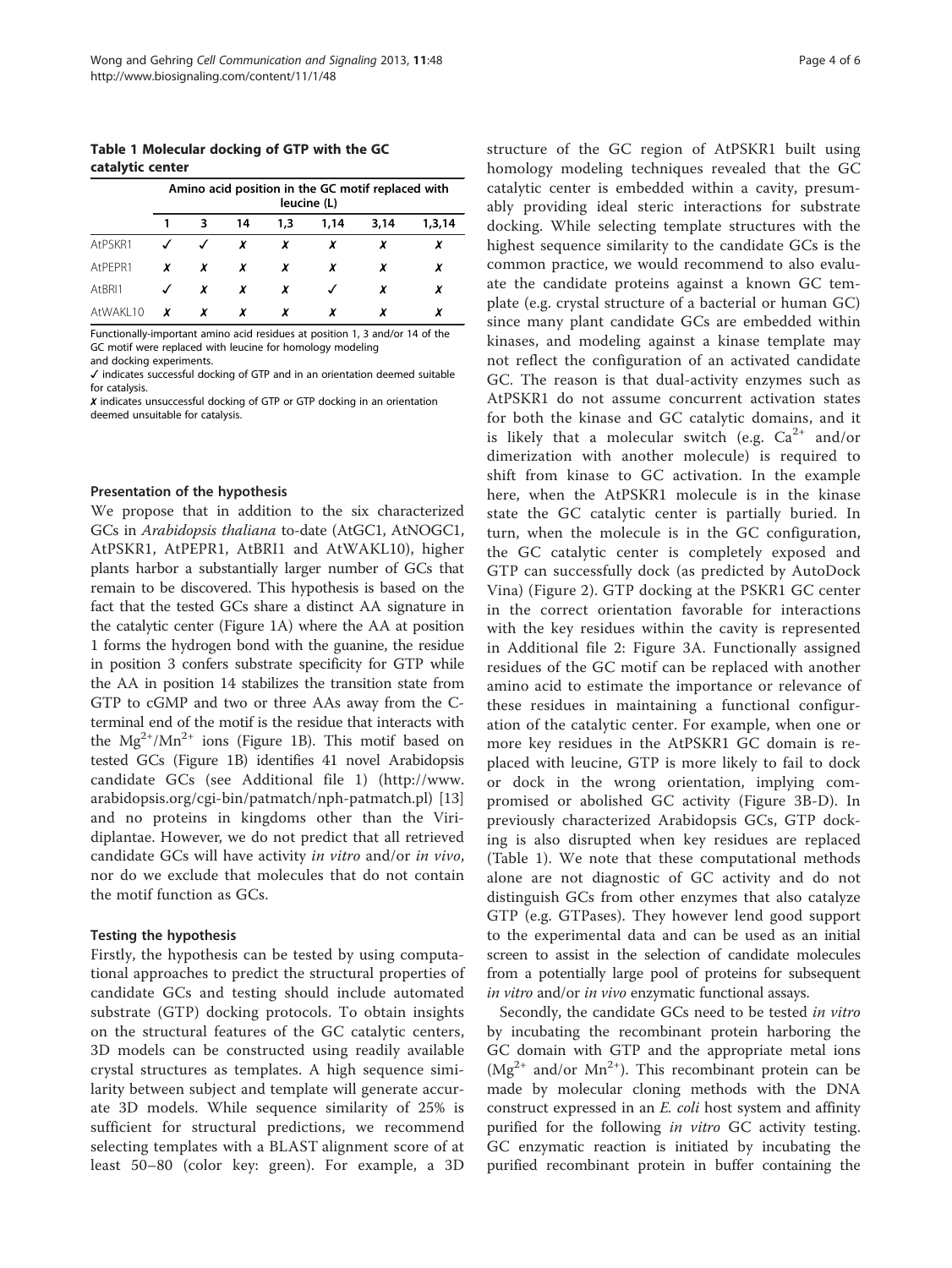<span id="page-4-0"></span>aforementioned ingredients. cGMP generation can then be measured using commercially available cGMP immunoassay kits which will provide an indication of GC activity. Cyclic GMP production should be further verified using mass spectrometry based techniques that consistently record higher cGMP amounts in independent in vitro experiments than those obtained with ELISA-based assays [9]. The substantially lower in vitro activities of plant GCs compared to animal GCs [5] have raised concerns regarding (1) the folding and structural integrity of the recombinant plant GCs and (2) the reliability of the in vitro recombinant GC activity assays to detect such low amounts of cGMP [[16,17\]](#page-5-0). We therefore recommend that candidate GCs be evaluated with both the biochemical assays and the more sensitive mass spectrometric methods.

Thirdly, candidate GC candidates should also be studied in vivo [\[18](#page-5-0)] with fluorescent cGMP-reporter assays, since this is a direct way to link ligand–binding to receptor-coupled GCs, and to the generation of cGMP and cGMP-dependent downstream effects.

#### Implications of the hypothesis

Currently, we know that a growing number of fundamental physiological processes, including gating of ion channels [\[19](#page-5-0)], specific phosphorylation events [\[18](#page-5-0)], post-translational modifications [\[20\]](#page-5-0), stomatal guard cell movements and responses to hormones [[18,21\]](#page-5-0) all depending, at least in part, on cGMP. Consequently, a major outstanding question is, where are the enzymes that catalyze the reaction from GTP to cGMP, how many are there in e.g. Arabidopsis, and how are they regulated? If our hypothesis proves right, and novel multi-domain enzymes with stimulus- and/or ligand-specific GC activity will be discovered, we will be able to finally unravel the complex signal transduction networks that link environmental stimuli to cGMP-dependent responses in plants such as chloroplast development and anthocyanin synthesis [\[22,23](#page-5-0)]. Detailed analysis of cGMP-dependent responses will have to include a genetic and molecular analysis of transgenic plants with overexpressing or knocked-down of candidate GCs as well as transcriptomics studies that reveal further aspects and the extent to which cGMP modulates down-stream effects. In addition, and given the importance of cGMP-dependent phosphorylation, we would argue that comparative phospho-proteomics of wild type and GC mutants will provide a systems view of specific phosphorylation cascades that are induced by the activation of target GCs. Taken together, we predict, that if our hypothesis is true and the candidate GCs will be analyzed in considerable depth, it will establish cGMP, much like cytosolic free  $Ca^{2+}$ , as a key second messenger in plant responses.

## Additional files

[Additional file 1:](http://www.biomedcentral.com/content/supplementary/1478-811X-11-48-S1.pdf) The file contains the pattern matching (patmatch) search parameters and a list of the 41 new candidates retrieved using the proposed GC motif.

[Additional file 2:](http://www.biomedcentral.com/content/supplementary/1478-811X-11-48-S2.pdf) The file contains a model of the full-length AtPSKR1 with the respective LRR, kinase and GC domains represented.

#### Abbreviations

cGMP: 3',5'-cyclic guanosine monophosphate; GTP: Guanosine-5'-triphosphate; GC: Guanylyl cyclase; BLAST: Basic local alignment search tool; ELISA: Enzyme-linked immune-sorbent assay.

#### Competing interests

The authors declare that they have no competing interests.

#### Authors' contributions

CG conceived the project. AW performed the modeling and bioinformatics analysis, and CG and AW wrote the manuscript. All authors read and approved the final manuscript.

#### Received: 4 May 2013 Accepted: 5 July 2013 Published: 8 July 2013

#### References

- 1. Donaldson L, Ludidi N, Knight MR, Gehring C, Denby K: Salt and osmotic stress cause rapid increases in Arabidopsis thaliana cGMP levels. FEBS Lett 2004, 569:317–320.
- 2. Maathuis FJ: cGMP modulates gene transcription and cation transport in Arabidopsis roots. Plant J 2006, 45:700–711.
- 3. Pasqualini S, Meier S, Gehring C, Madeo L, Fornaciari M, Romano B, Ederli L: Ozone and nitric oxide induce cGMP-dependent and -independent transcription of defence genes in tobacco. New Phytol 2009, 181:860–870.
- 4. Meier S, Seoighe C, Kwezi L, Irving H, Gehring C: Plant nucleotide cyclases: an increasingly complex and growing family. Plant Signal Behav 2007, 2:536–539.
- 5. Gehring C: Adenyl cyclases and cAMP in plant signaling past and present. Cell Commun Signal 2010, 8:15.
- Irving HR, Kwezi L, Wheeler J, Gehring C: Moonlighting kinases with guanylate cyclase activity can tune regulatory signal networks. Plant Signal Behav 2012, 7:201–204.
- 7. Ludidi N, Gehring C: Identification of a novel protein with guanylyl cyclase activity in Arabidopsis thaliana. J Biol Chem 2003, 278:6490-6494.
- 8. Meier S, Ruzvidzo O, Morse M, Donaldson L, Kwezi L, Gehring C: The Arabidopsis wall associated kinase-like 10 gene encodes a functional guanylyl cyclase and is co-expressed with pathogen defense related genes. PLoS One 2010, 5:e8904.
- 9. Kwezi L, Meier S, Mungur L, Ruzvidzo O, Irving H, Gehring C: The Arabidopsis thaliana brassinosteroid receptor (AtBRI1) contains a domain that functions as a guanylyl cyclase in vitro. PLoS One 2007, 2:e449.
- 10. Qi Z, Verma R, Gehring C, Yamaguchi Y, Zhao Y, Ryan CA, Berkowitz GA:  $Ca<sup>2+</sup>$  signaling by plant Arabidopsis thaliana Pep peptides depends on AtPepR1, a receptor with guanylyl cyclase activity, and cGMP-activated Ca<sup>2+</sup> channels. Proc Natl Acad Sci U S A 2010, 107:21193-21198.
- 11. Kwezi L, Ruzvidzo O, Wheeler JI, Govender K, Iacuone S, Thompson PE, Gehring C, Irving HR: The phytosulfokine (PSK) receptor is capable of guanylate cyclase activity and enabling cyclic GMP-dependent signaling in plants. J Biol Chem 2011, 286:22580–22588.
- 12. Mulaudzi T, Ludidi N, Ruzvidzo O, Morse M, Hendricks N, Iwuoha E, Gehring C: Identification of a novel Arabidopsis thaliana nitric oxide-binding molecule with guanylate cyclase activity in vitro. FEBS Lett 2011, 585:2693–2697.
- 13. Yan T, Yoo D, Berardini TZ, Mueller LA, Weems DC, Weng S, Cherry JM, Rhee SY: PatMatch: a program for finding patterns in peptide and nucleotide sequences. Nucleic Acids Res 2005, 33:W262–W266.
- 14. Sali A, Blundell TL: Comparative protein modelling by satisfaction of spatial restraints. J Mol Biol 1993, 234:779–815.
- 15. Trott O, Olson AJ: AutoDock Vina: improving the speed and accuracy of docking with a new scoring function, efficient optimization, and multithreading. J Comput Chem 2010, 31:455–461.